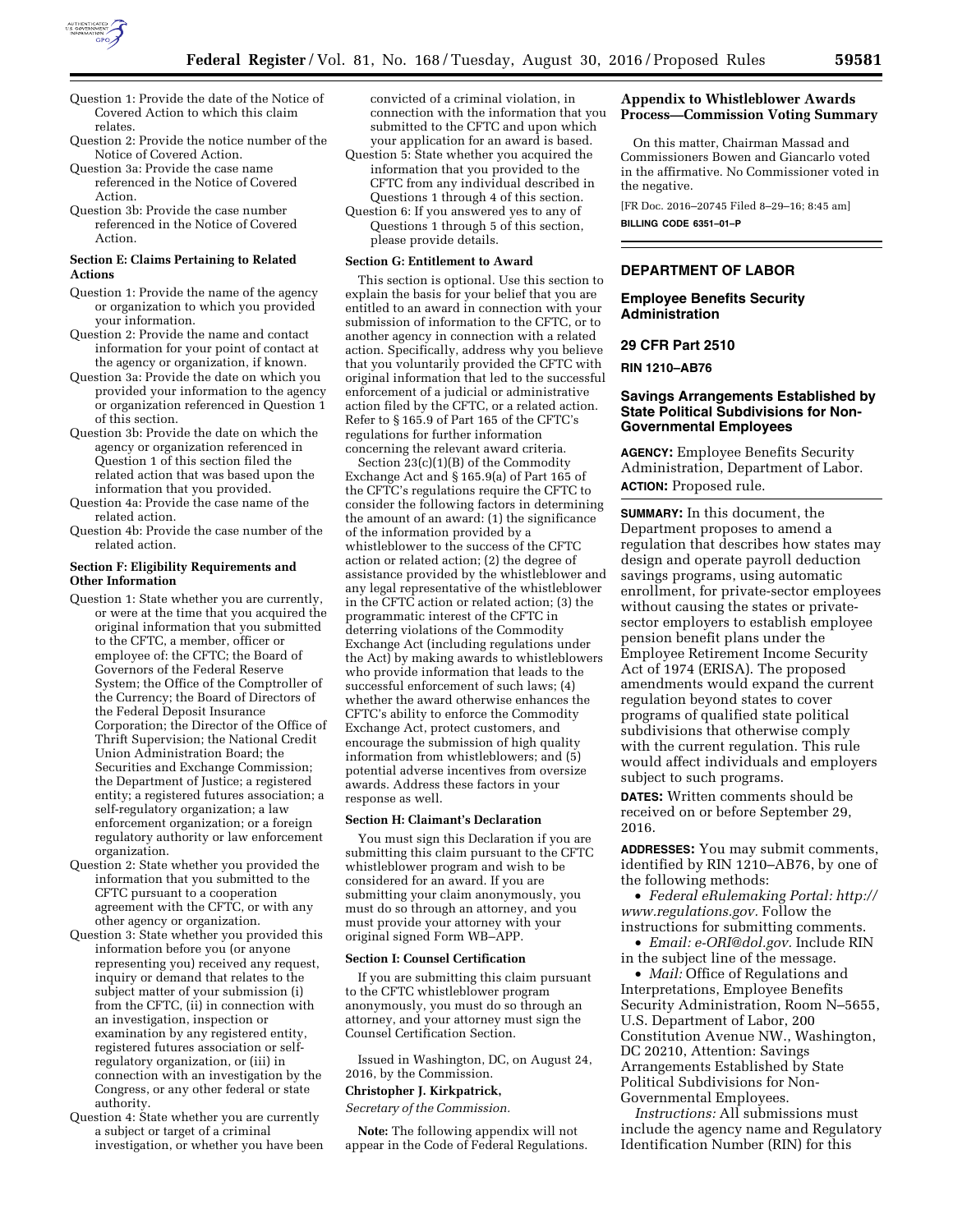rulemaking. Persons submitting comments electronically are encouraged to submit only by one electronic method and not to submit paper copies. Comments will be available to the public, without charge, online at *[www.regulations.gov](http://www.regulations.gov)* and *[www.dol.gov/](http://www.dol.gov/ebsa)  [ebsa](http://www.dol.gov/ebsa)* and at the Public Disclosure Room, Employee Benefits Security Administration, U.S. Department of Labor, Suite N–1513, 200 Constitution Avenue NW., Washington, DC 20210. WARNING: Do not include any personally identifiable or confidential business information that you do not want publicly disclosed. Comments are public records and are posted on the Internet as received, and can be retrieved by most internet search engines.

## **FOR FURTHER INFORMATION CONTACT:**

Janet Song, Office of Regulations and Interpretations, Employee Benefits Security Administration, (202) 693– 8500. This is not a toll-free number. **SUPPLEMENTARY INFORMATION:** 

### **I. Background**

Elsewhere in today's **Federal Register**, the Department issued a final regulation describing conditions that would allow state governments to establish payroll deduction savings programs, with automatic enrollment, for private-sector employees without the state or the employers of those employees being treated as establishing employee pension benefit plans under ERISA. The final regulation is published in response to legislation in some states, and strong interest by others, to encourage retirement savings by giving privatesector employees broader access to savings arrangements through their employers. The final regulation is effective as of October 31, 2016.

As noted in the preamble to the final regulation, concerns that tens of millions of American workers do not have access to workplace retirement savings arrangements have led some states to establish programs that allow private-sector employees to contribute payroll deductions to tax-favored individual retirement accounts described in 26 U.S.C. 408(a) or individual retirement annuities described in 26 U.S.C. 408(b), including Roth IRAs described in 26 U.S.C. 408A (IRAs), offered and administered by the states. California, Connecticut, Illinois, Maryland, and Oregon, for example, have adopted laws along these lines.<sup>1</sup>

These initiatives generally require certain employers that do not offer workplace savings arrangements to automatically deduct a specified amount of wages from their employees' paychecks unless the employee affirmatively chooses not to participate in the program. The employers are also required to remit the payroll deductions to state-administered IRAs established for the employees. These programs also allow employees to stop the payroll deductions at any time. None of the initiatives require employers to make matching or other contributions of their own to employee accounts. Some expressly bar such contributions and others do not address this matter. In addition, the state initiatives typically require that employers provide employees with information prepared or assembled by the program, including information on employees' rights and various program features.

As indicated in the preamble to the final rule, some states expressed concern that these payroll deduction savings programs could cause either the state or covered employers to inadvertently establish ERISA-covered plans, despite the express intent of the states to avoid such a result. This concern is based on ERISA's broad definition of ''employee pension benefit plan'' and ''pension plan,'' which are defined in relevant part as ''any plan, fund, or program which was heretofore or is hereafter established or maintained by an employer or by an employee organization, or by both, to the extent that by its express terms or as a result of surrounding circumstances such plan, fund, or program provides retirement income to employees.'' 2 The Department and the courts have broadly interpreted ''established or maintained'' to require only minimal involvement by an employer or employee organization.3 An employer could, for example, establish an employee benefit plan simply by purchasing insurance

products for individual employees. These expansive definitions are essential to ERISA's purpose of protecting plan participants by ensuring the security of promised benefits. Although ERISA does not govern plans established by states for their own employees, it governs nearly all plans established by private-sector employers for their employees.

With certain exceptions, ERISA preempts state laws that relate to ERISA-covered employee benefit plans.4 Thus, if a state program were to require employers to take actions that effectively caused them to establish ERISA-covered plans, the state law underlying the program would likely be preempted. Similarly, ERISA would likely preempt a state law mandating private-sector employers to enroll their employees in an ERISA plan established by the state.

# *A. The Department's Rulemaking Regarding State Payroll Deduction Savings Initiatives*

The Department responded to the states' concerns by publishing in today's **Federal Register** a final safe harbor regulation describing specific circumstances in which state payroll deduction savings programs with automatic enrollment would not give rise to the establishment of employee pension benefit plans under ERISA. As a result, the final regulation helps states (but not political subdivisions) establish and operate payroll deduction savings programs so as to reduce the risk of ERISA preemption by avoiding the establishment of ERISA-covered plans.

# *B. Public Comments on Political Subdivisions*

In both the 2015 proposed rule, and the current final rule, the Department defines the term ''State'' to have the same meaning as given to that term in section 3(10) of ERISA.<sup>5</sup> That section, in

<sup>1</sup>California Secure Choice Retirement Savings Trust Act, Cal. Gov't Code §§ 100000–100044 (2012); Connecticut Retirement Security Program Act, P.A. 16–29 (2016); Illinois Secure Choice Savings Program Act, 820 Ill. Comp. Stat. 80/1–95

<sup>(2015);</sup> Maryland Small Business Retirement Savings Program Act, Ch. 324 (H.B. 1378) (2016); Oregon Retirement Savings Board Act, Ch. 557 (H.B. 2960) (2015).

<sup>2</sup> 29 U.S.C. 1002(2)(A). ERISA's Title I provisions ''shall apply to any employee benefit plan if it is established or maintained . . . by any employer engaged in commerce or in any industry or activity affecting commerce.'' 29 U.S.C. 1003(a). Section 4(b) of ERISA includes express exemptions from coverage under Title I for governmental plans, church plans, plans maintained solely to comply with applicable state laws regarding workers compensation, unemployment, or disability, certain foreign plans, and unfunded excess benefit plans. 29 U.S.C. 1003(b).

<sup>3</sup> *Donovan* v. *Dillingham,* 688 F.2d 1367 (11th Cir. 1982); *Harding* v. *Provident Life and Accident Ins. Co.,* 809 F. Supp. 2d 403, 415–419 (W.D. Pa. 2011); DOL Adv. Op. 94–22A (July 1, 1994).

<sup>4</sup>ERISA section 514(a), 29 U.S.C. 1144(a).

<sup>5</sup>On November 18, 2015, the Department published in the **Federal Register** a proposed regulation providing that for purposes of Title I of ERISA the terms ''employee pension benefit plan'' and ''pension plan'' do not include an IRA established and maintained pursuant to a state payroll deduction savings program if that program satisfies all of the conditions set forth in the proposed rule. 80 FR 72006. On the same day that proposal was published, the Department also published an interpretive bulletin explaining the Department's views concerning the application of ERISA section 3(2)(A), 29 U.S.C. 1002(2)(A), section 3(5), 29 U.S.C. 1002(5), and section 514, 29 U.S.C. 1144 to certain state laws designed to expand retirement savings options for private-sector workers through state-sponsored ERISA-covered retirement plans. 80 FR 71936 (codified at 29 CFR 2509.2015–02). Although discussed in the context of a state as the responsible governmental body, in the Department's view the principles articulated in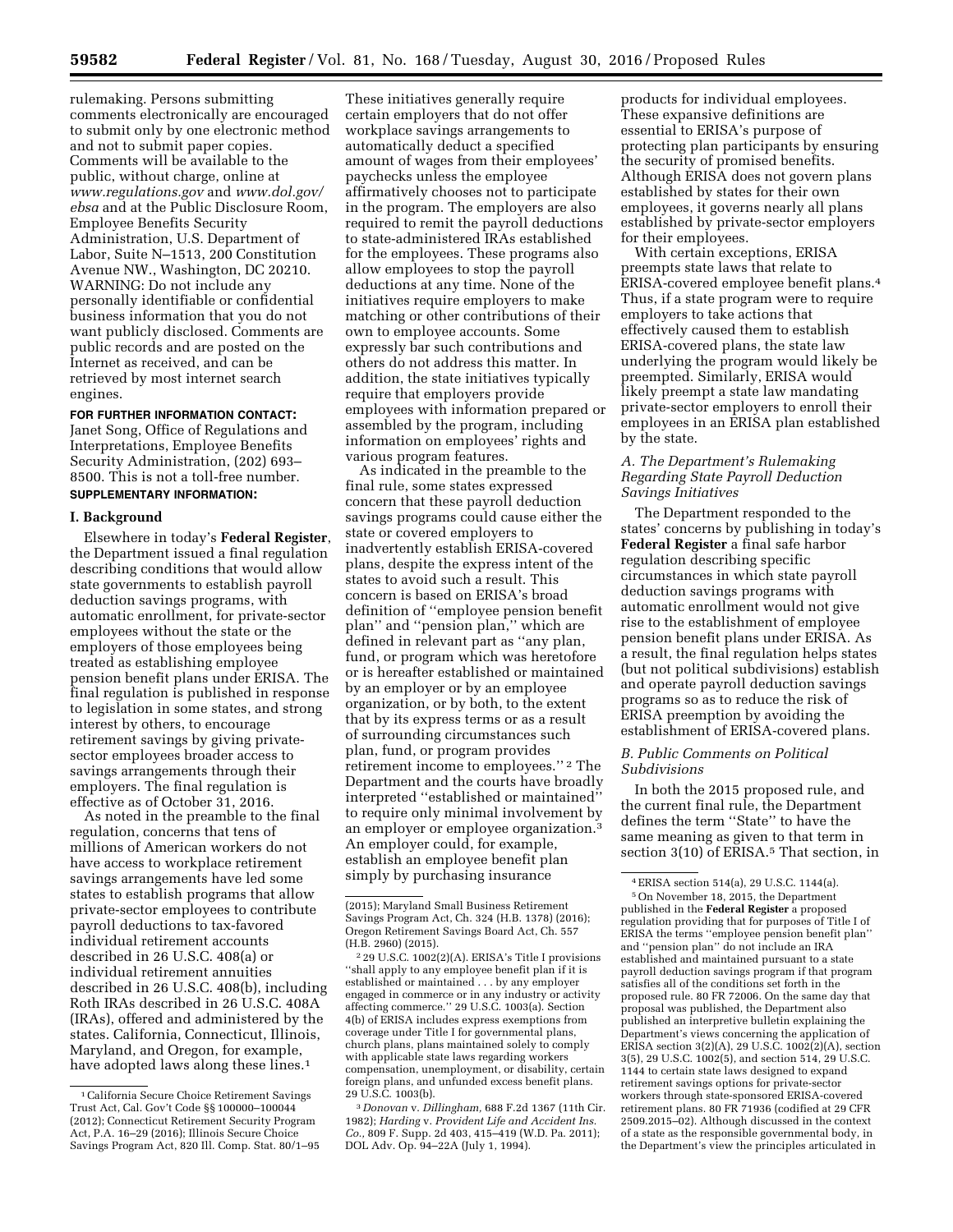relevant part, provides that the term State ''includes any State of the United States, the District of Columbia, Puerto Rico, the Virgin Islands, American Samoa, Guam, [and] Wake Island.'' The effect of the definition is to limit the scope of the safe harbor to the fifty states and these other jurisdictions.

The Department received multiple comments on the 2015 proposed rule concerning this definition. Several commenters believed this definition is too narrow and supported a broader definition in the final rule. They expressed their support, in general, for a definition that would cover not only state payroll deduction savings programs, but also payroll deduction savings programs of political subdivisions, such as counties and cities.

Set forth below are the commenters' main arguments in favor of expanding the safe harbor to include political subdivisions:

1. *Expansion of the safe harbor to political subdivisions will increase retirement savings.* Many U.S. workers will continue to be deprived of a workplace savings opportunity unless the safe harbor is expanded to cover payroll deduction savings programs of political subdivisions.6 Where states do not establish state-wide programs, political subdivisions within those states may be willing to do so, but are hesitant to act unless the safe harbor is expanded to clearly cover them.7 Expanding the safe harbor, therefore, would expand retirement savings coverage, especially in states that do not themselves establish state-level payroll deduction savings programs but do have political subdivisions that would be willing to do so.<sup>8</sup>

2. *Expansion of the safe harbor to political subdivisions is supported by section 3(2) of ERISA.* The legal basis for the current safe harbor for state programs would not suggest a different result for payroll deduction savings programs established by state political subdivisions that otherwise meet the safe harbor's conditions. Employers that

facilitate payroll deduction contributions to an IRA as required by the law of a political subdivision cannot logically be viewed as engaging in more or less involvement than employers that perform the same functions as required by the law of a state. In both cases, employers participate under a legal requirement and are limited to ministerial activity, such as withholding and remitting wages to an IRA custodian. Consequently, the standard for determining whether, under section 3(2) of ERISA, an ''employee pension benefit plan'' has been ''established or maintained'' should be the same in both cases. There simply is no legal basis for not expanding the safe harbor to political subdivisions.9

3. *Expansion of the safe harbor to political subdivisions will not unduly burden employers.* The safe harbor requires the state to administer the payroll deduction savings program. The safe harbor also forbids employers from involvement other than enrolling employees (or processing their opt-out requests), transmitting payroll deductions, and communicating statedeveloped explanatory materials. There is no variability in these conditions across political jurisdictions or state lines. Thus, extending the safe harbor to political subdivisions would create only a minimal burden on employers because they are limited to these few ministerial functions, even if the employer operates in multiple jurisdictions and is subject to multiple payroll deduction savings programs.10 Commenters further argue that most employers in multiple jurisdictions will be unaffected because they already offer retirement plans, the offering of which would exempt the employers from payroll deduction savings programs of state and political subdivisions.<sup>11</sup>

4. *Expansion of the safe harbor could be limited to certain political subdivisions.* To the extent there are concerns regarding the ability of smaller governmental authorities to appropriately oversee and safeguard payroll deduction savings programs, commenters have suggested that an expanded safe harbor could be restricted to political subdivisions that meet

certain criteria.12 For example, the safe harbor could be extended to political subdivisions that meet a minimum population requirement, such as a population equal to or greater than the least populous state.13 Another criterion could be sponsorship of a governmental employee pension plan with a certain amount of assets.14 These criteria could indicate that the political subdivision has appropriate experience and infrastructure to operate a payroll deduction savings program.15 Another criterion could be that the political subdivision is not in a state that has established its own payroll deduction savings program.16 Any combination of these criteria could be used to limit the safe harbor. Several commenters also suggested that political subdivisions could be required to petition the Department for approval to establish a payroll deduction savings program.17

5. *Expansion of the safe harbor will not conflict with state initiatives.*  Permitting political subdivisions to establish payroll deduction savings programs will not necessarily result in interference with state initiatives in this area. States generally have the authority to determine whether their political subdivisions may and should establish payroll deduction savings programs; determinations such as these are matters to be resolved between the states and their political subdivisions. If a state legislature chooses to create a program for the entire state, that program could simply preempt or incorporate any existing city-level payroll deduction savings program.<sup>18</sup>

The Department agrees with commenters that there may be good reasons for expanding the safe harbor to cover political subdivisions. It is not clear to the Department, however, how many such political subdivisions would have an interest in establishing programs of the kind described in the

14*See, e.g.,* Comment Letter #42 (City of New York Office of the Mayor).

16*See, e.g.,* Comment Letter #38 (The City of New York Office of the Comptroller), Comment Letter #56 (Aspen Institute Financial Security Program), and Comment Letter #63 (Tax Alliance for Economic Mobility).

17*See, e.g.,* Comment Letter #20 (New America), Comment Letter #56 (Aspen Institute Financial Security Program), and Comment Letter #63 (Tax Alliance for Economic Mobility).

18*See, e.g.,* Comment Letter #57 (Public Advocate for the City of New York).

the Interpretive Bulletin regarding marketplace arrangements and sponsorship of ERISA-covered plans also apply with respect to laws of a political subdivision, provided applicable conditions in the bulletin can be and are satisfied by the political subdivision.

<sup>6</sup>*See, e.g.,* Comment Letter #57 (Public Advocate for the City of New York).

<sup>7</sup>*See, e.g.,* Comment Letter #38 (City of New York Office of Comptroller) and Comment Letter #42 (City of New York Office of the Mayor). *See also*  Letter from Alan L. Butkovitz, City Controller, Philadelphia to Hon. Thomas E. Perez and Phyllis C. Borzi (April 7, 2016).

<sup>8</sup>*See, e.g.,* Comment Letter #41 (Georgetown University Center for Retirement Initiatives).

<sup>9</sup>*See, e.g.,* Comment Letter #65 (Pension Rights Center).

<sup>10</sup>*See, e.g.,* Comment Letter #38 (City of New York Office of the Comptroller), Comment Letter #42 (City of New York Office of the Mayor), and Comment Letter #58 (Service Employee International Union and others).

<sup>11</sup>*See, e.g.,* Comment Letter #38 (City of New York Office of the Comptroller) and Comment Letter #58 (Service Employee International Union and others).

<sup>12</sup> *Id. See also* Letter from Seattle City

Councilmember Tim Burgess to Hon. Thomas E. Perez and Phyllis C. Borzi (April 11, 2016). 13 *Id.* 

<sup>15</sup>*See, e.g.,* Comment Letter #36 (AFL–CIO) and Comment Letter #38 (City of New York Office of the Comptroller).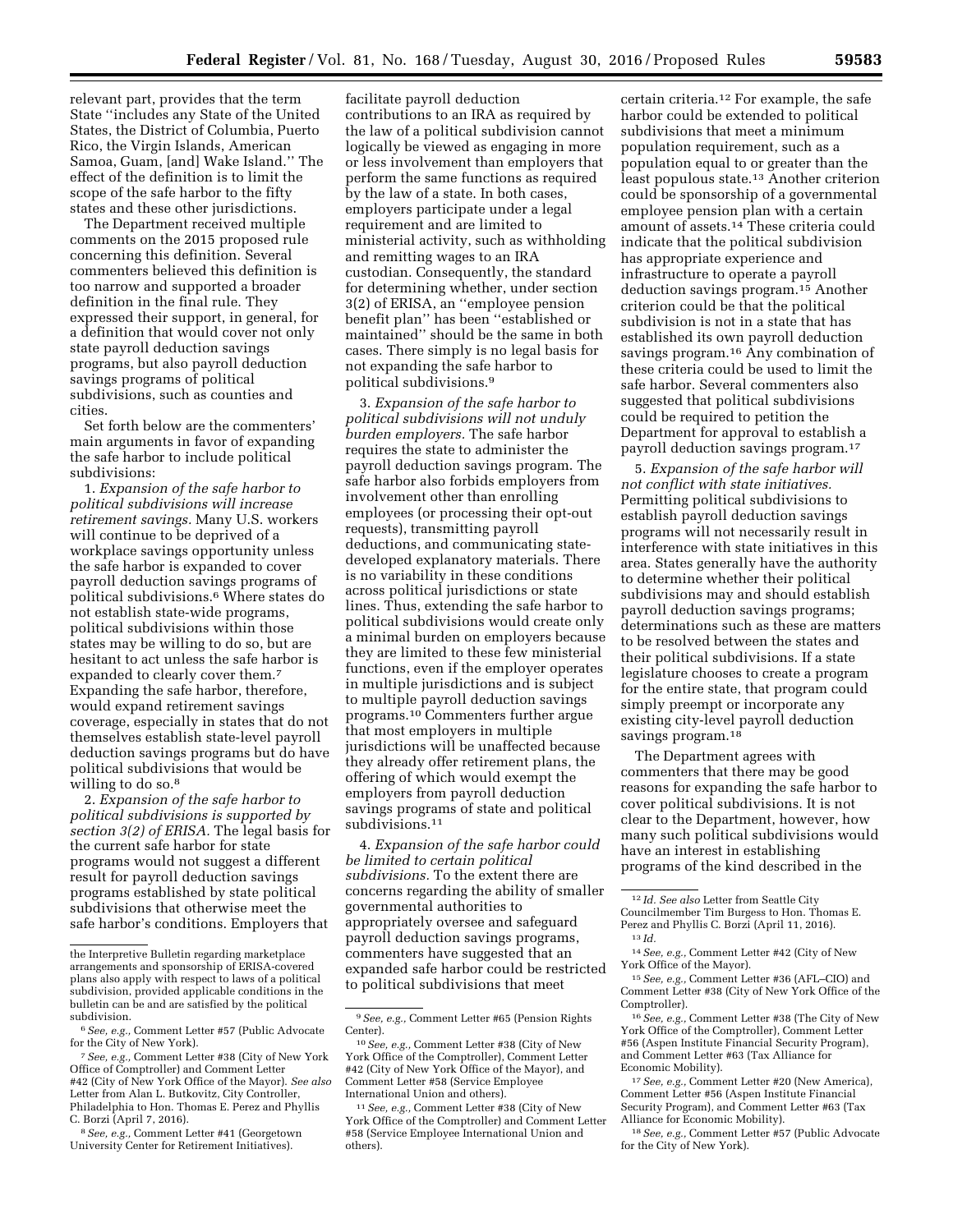final safe harbor regulation.19 It also is not clear how many political subdivisions would have authority to establish such programs and to require employer participation in such programs. Assuming that at least some political subdivisions could comply with the conditions of the current safe harbor for states, the Department believes that it is important to consider whether these political subdivisions' programs should be included in the safe harbor and that the Department's analysis of the issue would benefit from additional public comments. Accordingly, the Department is publishing this notice of proposed rulemaking soliciting further comments on whether and how the safe harbor should be expanded to state political subdivisions.

# **II. Overview of Proposed Rule**

The proposal would amend paragraph (h) of § 2510.3–2 to add the term ''or qualified political subdivision'' wherever the term ''State'' appears in the current regulation. Thus, the regulation's safe harbor provisions would apply in the same manner to payroll deduction savings programs of qualified political subdivisions as they currently apply to state programs. The proposal would add a new paragraph (h)(4) to define the term ''qualified political subdivision.'' Proposed paragraph (h)(4) would define qualified political subdivision as any governmental unit of a state, including any city, county, or similar governmental body that meets three criteria. First, the political subdivision must have the authority, implicit or explicit, under state law to require employers' participation in the payroll deduction savings program. Second, the political subdivision must have a population equal to or greater than the population of the least populous state.20 Third, the political subdivision cannot be within a state that has a state-wide retirement savings program for privatesector employees. The definition in paragraph (h)(4) of the proposal would not apply for other purposes under ERISA, such as for determining whether an entity is a political subdivision for purposes of the definition of a 'governmental plan" in section 3(32) of ERISA, 29 U.S.C. 1002(32).

According to the U.S. Census Bureau, there are approximately 90,000 local governmental units that could be considered ''political subdivisions'' for purposes of the proposed regulation.21 Of this number, there are approximately 40,000 ''general-purpose'' political subdivisions in the United States, which include county governments, municipal governments, and township governments.22 The remaining approximately 50,000 political subdivisions are so-called ''specialpurpose'' political subdivisions that perform only one function or a very limited number of functions, such as school districts, utility districts, water and sewer districts, and transit authorities.23 The number of political subdivisions within each state varies widely across the nation, with Illinois, Minnesota, Pennsylvania, and Ohio having over 2,000 general-purpose subdivisions, while Hawaii has only four.24 In addition, the populations of political subdivisions range greatly in size, for example, from 10,170,292 (Los Angeles County) to 1 (Monowi Village, Nebraska).25

Given these statistics, the proposed definition is intended to reduce the number of political subdivisions that would be able to fit within the safe harbor to a small subset of the total number of political subdivisions in the U.S. The Department is sensitive to the issue regarding the potential for overlapping programs to apply, for example, to an employer that might be

22The U.S. Census Bureau's count of generalpurpose political subdivisions for 2012 was 38,910 (3,031 counties, 19,519 municipalities, and 16,360 townships). *Id.* 

23The Census Bureau's count of special-purpose political subdivisions for 2012 was 51,146. Specialpurpose political subdivisions include school districts and all other single or limited purpose political subdivisions, known by a variety of titles, including districts, authorities, boards, and commissions. *Id.* 

24 Illinois has 2,831, Minnesota has 2,724, Pennsylvania has 2,627 and Ohio has 2,333 generalpurpose political subdivisions. Note also that the District of Columbia has only one general-purpose political subdivision. *See* U.S. Census Bureau, Local Governments by Type and State: 2012 Census of Governments (*[http://www.census.gov/govs/cog/](http://www.census.gov/govs/cog/index.html)  [index.html](http://www.census.gov/govs/cog/index.html)*).

25U.S. Census Bureau, Annual Estimates of the Resident Population for Counties: 2015 Population Estimate (*[http://www.census.gov/popest/data/](http://www.census.gov/popest/data/counties/totals/2015/index.html) [counties/totals/2015/index.html](http://www.census.gov/popest/data/counties/totals/2015/index.html)*); U.S. Census Bureau, Annual Estimates of the Resident Population for Cities and Towns (Incorporated Places and Minor Civil Divisions): 2015 Population Estimate (*[https://www.census.gov/popest/data/](https://www.census.gov/popest/data/cities/totals/2015/index.html) [cities/totals/2015/index.html](https://www.census.gov/popest/data/cities/totals/2015/index.html)*).

operating in a state (or states) with multiple political subdivisions. In addition, given that the vast majority of political subdivisions are relatively small in terms of population (approximately 83% have populations of less than 10,000 people), the Department also is sensitive to the issue of whether smaller political subdivisions have the ability to oversee and safeguard payroll deduction savings programs.26 A narrow expansion of the safe harbor would address these concerns.

The proposal's first limit on the number of political subdivisions is the criterion that, to be within the safe harbor, the political subdivision must have the authority under state law to require employers within its jurisdiction to participate in the payroll deduction savings program, including in particular, the power to require wage withholding in the case of programs with automatic enrollment.27 *See*  paragraph (h)(4)(i) of this proposal. As proposed, this requirement does not mean that a state law must explicitly authorize the political subdivision to establish the program at issue, but the political subdivision would need to have authority, implicit or explicit, under state law to establish and operate the program and compel employer participation. The Department understands that this criterion (*i.e.,* that the political subdivisions have the ability to compel employer participation) will have the effect of limiting the proposed definition, and therefore the scope of the safe harbor, to so-called ''general-purpose'' subdivisions, meaning political subdivisions with authority to exercise traditional sovereign powers, such as the power of taxation, the power of eminent domain, and the police power. The Department does not expect that ''special-purpose'' subdivisions, such as utility districts or transit authorities, ordinarily will have this kind of authority under state law. This limitation is expected to reduce the universe of potential political subdivisions to approximately 40,000 from the approximately 90,000 total.

Commenters suggested three specific additional criteria that could be used to

<sup>19</sup>Thus far, the Department has received written letters of interest from representatives of Philadelphia, New York City, and Seattle.

<sup>20</sup>For this purpose, the term ''state'' does not include the non-state authorities listed in section 3(10) of ERISA. Thus, it does not include the District of Columbia, Puerto Rico, the Virgin Islands, American Samoa, Guam, and Wake Island.

<sup>21</sup>The U.S. Census Bureau's count for 2012 (the most recent data available). The U.S. Census Bureau produces data every 5 years as a part of the Census of Governments in years ending in ''2'' and ''7.'' *See*  U.S. Census Bureau, Government Organization Summary Report: 2012 Census of Governments (*<http://www.census.gov/govs/cog/index.html>*).

<sup>26</sup>U.S. Census Bureau, County Governments by Population-Size Group and State: 2012 Census of Governments; U.S. Census Bureau; Subcounty Governments by Population-Size Group and State: 2012 Census of Governments (*[http://](http://www.census.gov/govs/cog/index.html) [www.census.gov/govs/cog/index.html](http://www.census.gov/govs/cog/index.html)*).

<sup>27</sup>This criterion not only limits the number of political subdivisions that would be eligible for the safe harbor, it also is central to the Department's analysis under section 3(2) of ERISA and the conclusion that employers are not establishing or maintaining ERISA-covered plans.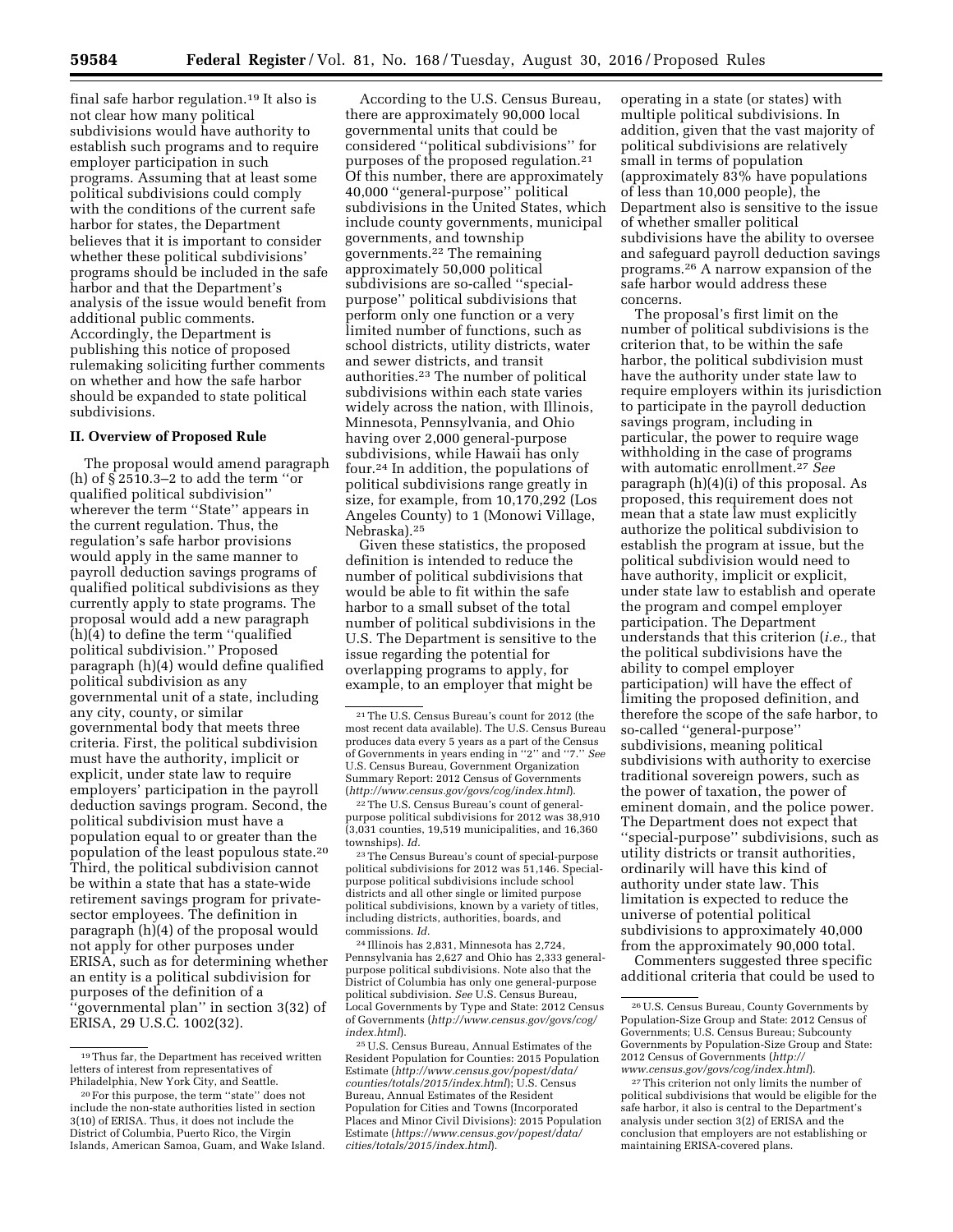narrow this universe of approximately 40,000 political subdivisions even further. The first suggested criterion is that a political subdivision would have a population equal to or greater than the population of the least populous state.28 The second suggested criterion is that the state in which the political subdivision exists does not have a statewide retirement savings program for private-sector employees. The third suggested criterion is that a political subdivision would have demonstrated capacity to design and operate a payroll deduction savings program, such as by maintaining a pension plan with substantial assets for employees of the political subdivision.29

The proposal adopts only the first two criteria suggested by the commenters. To be within the safe harbor, the proposal would require that the political subdivision have a population equal to or greater than the population of the least populous State (excluding the District of Columbia and territories listed in section 3(10) of the ERISA). *See*  paragraph (h)(4)(ii) of this proposal. Based on the most recently available U.S. Census Bureau statistics, Wyoming is the least populous state, with approximately 600,000 residents. The Department has two primary policy reasons for adopting this criterion. First, it is important to the Department that the proposal not expand the safe harbor to political subdivisions that may not have the experience, capacity, and resources to safely establish and oversee payroll deduction savings programs in a manner that is sufficiently protective of employees. The existing public record does not convince the Department that small political subdivisions in general have comparable experience, resources, and capacity to those of the least populous state.30 Second, it is important to the Department that the proposal reduce the possibility that employers would be subject to a multiplicity of overlapping political subdivision programs. This criterion would significantly reduce the possibility of overlap by limiting the universe of

potentially eligible political subdivisions from approximately 40,000 to a subset of approximately 136 political subdivisions.31

In addition, the proposal would further condition the safe harbor on the political subdivision not being in a state that has a state-wide retirement savings program for private-sector employees. *See* paragraph (h)(4)(iii) of this proposal. For instance, eight states presently have adopted laws to implement some form of state-wide savings program for private-sector employees.32 This criterion would exclude from the safe harbor approximately 48 additional political subdivisions with populations equal to or greater than the population of Wyoming, thereby limiting the universe of potentially eligible political subdivisions to approximately 88.33 The criterion is intended to mitigate overlap and duplication in circumstances where it is most likely to exist, and contemplates, but is not necessarily limited to, those state retirement savings programs described in the safe harbor rule at 29 CFR 2510.3–2(h) and the Department's Interpretive Bulletin at 29 CFR 2509.2015–02.

The Department also is considering the possibility of further limiting the universe of potentially eligible political subdivisions. The Department is considering whether to add the third criterion suggested by the commenters that would require that political subdivisions have a demonstrated capacity to design and operate a payroll deduction savings program, such as by maintaining a pension plan with substantial assets for employees of the political subdivision. Whereas the ''smallest state'' criterion in paragraph (h)(4)(ii) of the proposal would assume that political subdivisions have sufficient experience, capacity, and resources to safely establish and oversee a payroll deduction savings program by using population as a proxy for evidence of these characteristics, this criterion would require direct and objectively verifiable evidence of this

ability. For example, a political subdivision that establishes and maintains a large defined benefit plan for its governmental employees would be more likely to have sufficient experience, capacity, and resources to design and operate a payroll deduction savings program.

## **III. Solicitation of Comments**

The Department seeks comments on all aspects of this proposal. Although general comments and views on whether or not the safe harbor should be expanded to cover political subdivisions are solicited, the Department is especially interested in comments on the proposed definition of ''qualified political subdivision'' in paragraph (h)(4). Specifically, commenters are encouraged to focus on the three specific limiting criteria in paragraphs (i), (ii), and (iii) of (h)(4) of the proposal, and to address the following operational questions.

With respect to paragraph (h)(4)(ii) of the proposal (requiring the political subdivision to have a population equal to or greater than the population of the least populous state), comments are solicited on whether the final regulation should contain a provision to address the possibility of fluctuating populations of states and political subdivisions and the consequences of a qualified political subdivision falling below the required population threshold after it has already established and is administering a payroll deduction savings program. For instance, determinations under paragraph (h)(4)(ii) could be made at a fixed point in time and preserved, such that future changes in populations of the state, political subdivision, or both would not affect the program's status under the safe harbor. The phrase ''at the time it establishes its payroll deduction savings program,'' for example, could be added to the end of paragraph (h)(4)(ii) of the proposal to accomplish this result.

With respect to paragraph (h)(4)(iii) of the proposal (relating to situations in which a state has a preexisting statewide retirement savings program), comments are solicited on whether the final regulation should address the effect on the status of a payroll deduction savings program of a qualified political subdivision if the state in which the subdivision is located establishes a state-wide retirement savings program after the subdivision has established and operates a payroll deduction savings program. If a state were to establish a state-wide program after one of its subdivisions previously had done so, presumably the state would take into account the nature and

<sup>28</sup>Wyoming is the least populated state in the U.S., with a population of 586,107. *See* U.S. Census Bureau, Annual Estimates of the Resident Population for States: 2015 Population Estimate (*[https://www.census.gov/popest/data/state/totals/](https://www.census.gov/popest/data/state/totals/2015/index.html) [2015/index.html](https://www.census.gov/popest/data/state/totals/2015/index.html)*).

<sup>29</sup>New York City, for instance, has five different pension funds with their combined \$160 billion in assets and a deferred compensation plan with over \$15 billion in assets. *See* Comment Letter # 42 (City of New York Office of Mayor) and Comment Letter #38 (City of New York Office of Comptroller).

<sup>&</sup>lt;sup>30</sup>The regulation does not preclude these smaller political subdivisions from establishing their own programs, but for policy reasons the Department chooses not to extend safe harbor status to such programs.

<sup>31</sup>As of 2015, there were approximately 136 general-purpose political subdivisions with populations equal to or greater than the population of Wyoming.

<sup>32</sup>California Secure Choice Retirement Savings Trust Act, Cal. Gov't Code §§ 100000–100044 (2012); Connecticut Retirement Security Program Act, Pub. Act. 16–29 (2016); Illinois Secure Choice Savings Program Act, 820 Ill. Comp. Stat. 80/1–95 (2015); Maryland Small Business Retirement Savings Program Act, ch. 324 (H.B. 1378) (2016); Mass. Gen. Laws ch. 29, § 64E (2012); New Jersey Small Business Retirement Marketplace Act, Pub. L. 2015, ch. 298; Oregon Retirement Savings Board Act, ch. 557 (H.B. 2960) (2015); Washington State Small Business Retirement Savings Marketplace Act, Wash. Rev. Code §§ 43.330.730–750 (2015). 33*Supra* at footnote 25.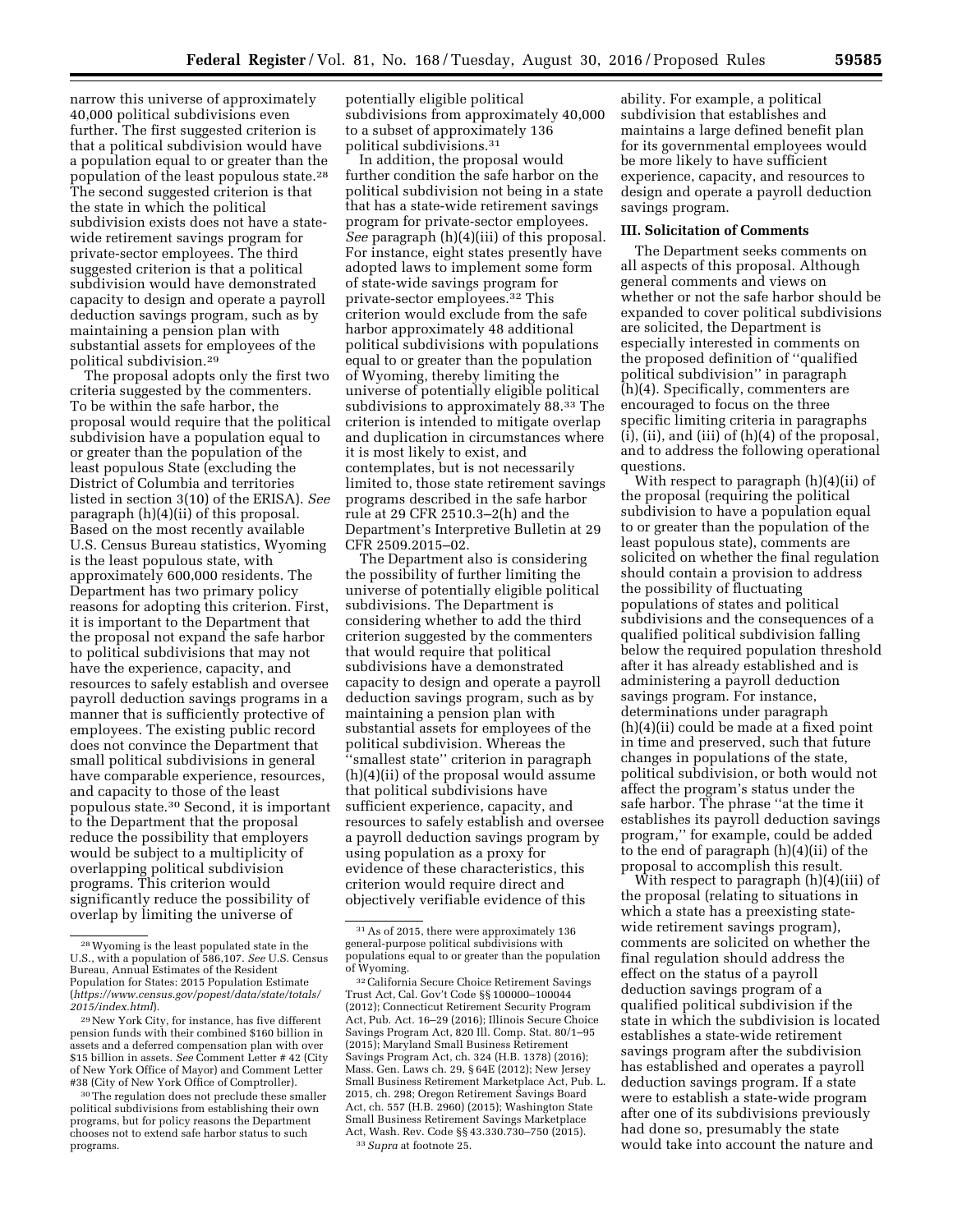existence of the subdivision's program and act in a measured and calculated way so as to avoid or mitigate any undesirable overlap, in which case the final regulation need not address the issue. For example, the state could act by displacing the subdivision's program after a transition period or coordinating the state and subdivision programs. Either approach would mitigate overlap. In addition, for an employer that had employees in two adjoining states, overlap could be avoided or mitigated by coordination among the states (including their political subdivisions) to, for example, exempt any employer that complied with any state (or political subdivision) program or sponsored a workplace savings arrangement. The intent of such approaches could be to ensure that employers would never be subject to more than one state (or political subdivision) program.

Also with respect to paragraph (h)(4)(iii) of the proposal, comments are solicited on whether the final regulation should expand this provision to cover, for example, those situations in which a political subdivision, encompassed within the jurisdictional boundaries of a larger political subdivision that already maintains a retirement savings program, seeks to establish a payroll deduction savings program. For instance, if a county in a state without a state-wide retirement savings program were to establish a county-wide retirement savings program, the question is whether paragraph (h)(4)(iii) of the proposal should be expanded to preclude a city in (or in part of) that county from thereafter being considered a qualified political subdivision. Thus, in much the same way that paragraph (h)(4)(iii) of the proposal would mitigate overlap across the entire state, the expansion discussed in this paragraph could mitigate overlap across political subdivisions, in circumstances in which there is no state-wide retirement savings program.

In addition, commenters are encouraged to focus on the criterion relating to a demonstrated capacity to design and operate a payroll deduction savings program. As mentioned above, this criterion is being considered by the Department, but is not included in paragraph (h)(4) of the proposal. Comments on what objective evidence could be used by political subdivisions to establish that they have sufficient experience, capacity, and resources to design and operate a payroll deduction savings program would be particularly useful.

Some commenters, by contrast, suggested fewer limitations than what is

included in paragraph (h)(4) of the proposal. These commenters believe that the only limitation needed is the one in paragraph (h)(4)(i) of the proposal (*i.e.,* the political subdivision must have the requisite authority, implicit or explicit, under state law to require the employer's participation in the program). The Department requests that commenters also address this approach and whether, and to what extent, overlap would be a problem under this approach and if not, why. Further, if the safe harbor is expanded to qualified political subdivisions, commenters are encouraged to address whether the conditions of the existing safe harbor should differ in any way as applied to the qualified political subdivisions. In addition, the Department is interested in additional comments on other criteria, not discussed in this proposal, which might be used to refine the definition of qualified political subdivision in the proposed regulation or other facets of the safe harbor more generally.

### **IV. Regulatory Impact Analysis**

### *A. Executive Order 12866 Statement*

Under Executive Order 12866, the Office of Management and Budget (OMB) must determine whether a regulatory action is ''significant'' and therefore subject to the requirements of the Executive Order and review by OMB. Section 3(f) of the Executive Order defines a ''significant regulatory action'' as an action that is likely to result in a rule (1) having an annual effect on the economy of \$100 million or more, or adversely and materially affecting a sector of the economy, productivity, competition, jobs, the environment, public health or safety, or state, local or tribal governments or communities (also referred to as an ''economically significant'' action); (2) creating serious inconsistency or otherwise interfering with an action taken or planned by another agency; (3) materially altering the budgetary impacts of entitlement grants, user fees, or loan programs or the rights and obligations of recipients thereof; or (4) raising novel legal or policy issues arising out of legal mandates, the President's priorities, or the principles set forth in the Executive Order.

OMB has tentatively determined that this regulatory action is not economically significant within the meaning of section 3(f)(1) of the Executive Order. However, it has determined that the action is significant within the meaning of section 3(f)(4) of the Executive Order. Accordingly, OMB has reviewed the proposed rule and the

Department provides the following assessment of its benefits and costs.

*B. Background and Need for Regulatory Action* 

As discussed in detail above in Section I of this preamble, several commenters on the 2015 proposal urged the Department to expand the safe harbor to include payroll deduction savings programs established by political subdivisions of states. In particular, the commenters argued that the proposal would be of little or no use for employees of employers in political subdivisions in states that choose not to have a state-wide program, even though there is strong interest in a payroll deduction savings program at a political subdivision level, such as New York City, for example. Certain commenters asked the Department to consider extending the safe harbor to large political subdivisions (in terms of population) with authority and capacity to maintain such programs.

The Department stated in the final rule that it agrees with these commenters but believes that its analysis of the issue would benefit from additional public comments. Accordingly, the Department is publishing this notice of proposed rulemaking, which would amend paragraph (h) of § 2510.3–2 to cover payroll deduction savings programs of qualified political subdivisions, as defined in paragraph (h)(4) of this proposal.

#### *C. Benefits and Costs*

In analyzing benefits and costs associated with this proposed rule, the Department focuses on the direct effects, which include both benefits and costs directly attributable to the rule. These benefits and costs are limited, because as stated above, the proposed rule would merely establish a safe harbor describing the circumstances under which a qualified political subdivision with authority under state law could establish payroll deduction savings programs that would not give rise to ERISA-covered employee pension benefit plans. It does not require qualified political subdivisions to take any actions nor employers to provide any retirement savings programs to their employees.

The Department also addresses indirect effects associated with the proposed rule, which include (1) potential benefits and costs directly associated with the requirements of qualified political subdivision payroll deduction savings programs, and (2) the potential increase in retirement savings and potential cost burden imposed on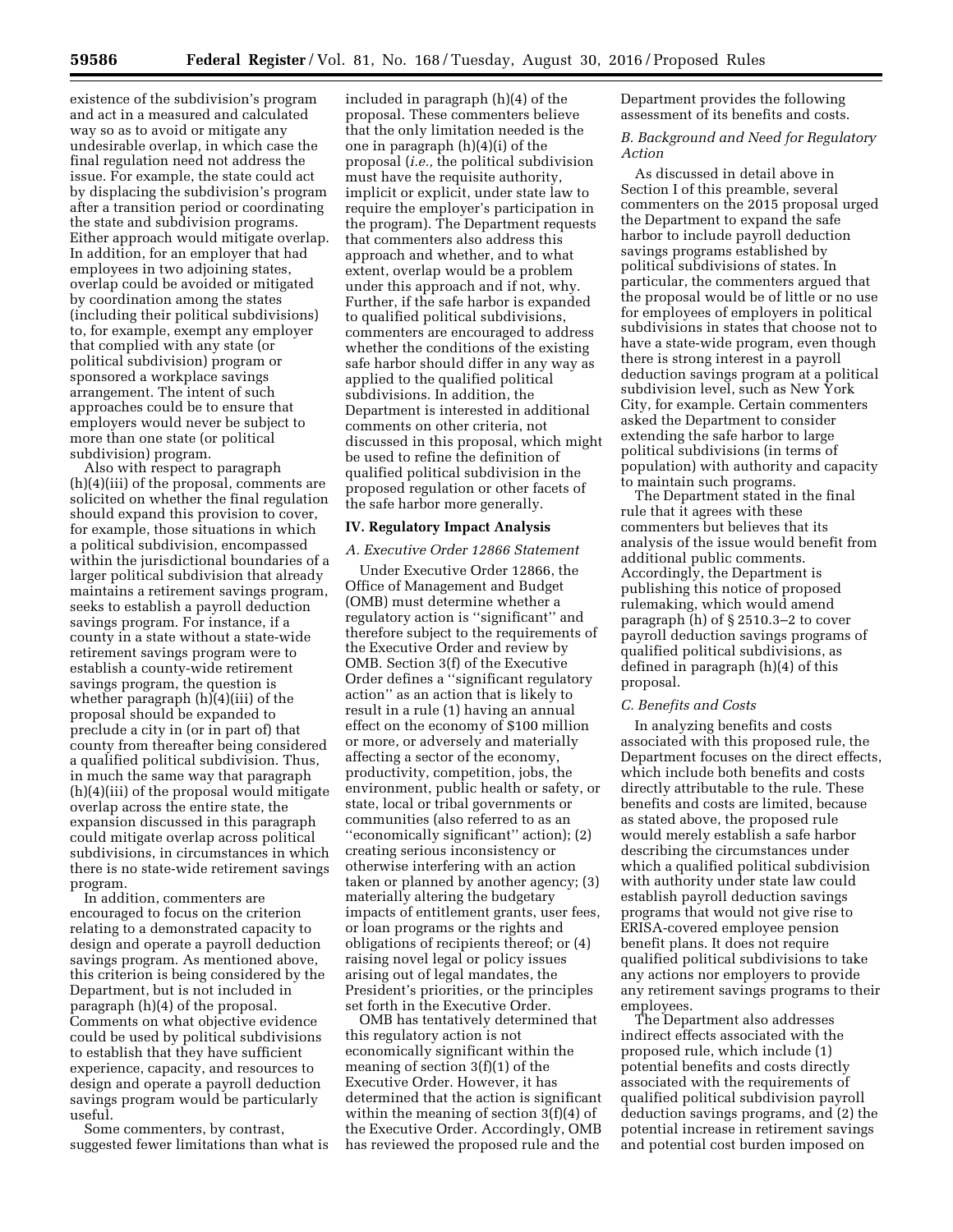covered employers to comply with the requirements of such programs. Indirect effects vary by qualified political subdivisions depending on their program requirements and the degree to which the proposed rule might influence political subdivisions to design their payroll deduction savings programs.

# 1. Direct Benefits

The Department believes that political subdivisions and other stakeholders would directly benefit from the proposal to expand the scope of the safe harbor to include payroll deduction savings programs established by qualified political subdivisions eligible for the safe harbor rule. Similar to the states, this will provide political subdivisions with clear guidelines to determine the circumstances under which programs they create for private-sector workers would not give rise to the establishment of ERISA-covered plans. The Department expects that the proposed rule would reduce legal costs, including litigation costs political subdivisions would incur, by (1) removing uncertainty about whether such political subdivision payroll deduction savings programs give rise to the establishment of plans that are covered by Title I of ERISA, and (2) creating efficiencies by eliminating the need for multiple political subdivisions to incur the same costs to determine that their programs would not give rise to the establishment of ERISA-covered plans. However, these benefits would be limited to qualified political subdivisions meeting all criteria set forth in this proposed rule. Those governmental units of a state, including any city, county, or similar governmental body that are not eligible to use the safe harbor may incur legal costs if they elect to establish their own payroll deduction savings programs. Furthermore, the population size criterion inherently induces uncertainty about eligibility status because population sizes of both states and political subdivisions change over time due to births, deaths, and migrations. Some political subdivisions currently meeting the safe harbor criteria may face uncertainty and incur legal costs later if they fail the population test after they establish their own payroll deduction savings programs.<sup>34</sup> This uncertainty

about the eligibility status may deter some political subdivisions that barely meet the population size requirement from establishing their own payroll deduction savings programs, especially if their populations are projected to decline or to remain steady compared to the population growth of the least populous state in near future. For example, a currently qualified political subdivision interested in establishing its own payroll deduction savings program may not do so if it is unsure whether it can continuously meet the population criterion set forth in this proposed rule. Similarly, some qualified political subdivisions may face uncertainty if their states establish a state-wide retirement savings programs later. Thus, although the Department estimates approximately 88 political subdivisions could become qualified under this proposed rule, some qualified political subdivisions may not consider themselves as qualified in a practical sense based on the uncertainty regarding their population growth and their states' decisions in near future. Even beyond that, some political subdivisions may have no interest in establishing payroll deduction savings programs without regard to the safe harbor in the proposal.

The Department notes that the proposed rule would not prevent political subdivisions from identifying and pursuing alternative policies, outside of the safe harbor, that also would not require employers to establish or maintain ERISA-covered plans. Thus, while the proposed rule would reduce uncertainty about political subdivision activity within the safe harbor, it would not impair political subdivision activity outside of it. This proposed regulation is a safe harbor and as such, does not require employers to participate in qualified political subdivision payroll deduction savings programs; nor does it purport to define every possible program that does not give rise to the establishment of ERISA-covered plans.

#### 2. Direct Costs

The proposed rule does not require any new action by employers or the political subdivisions. It merely establishes a safe harbor describing certain circumstances under which qualified political subdivision-required payroll deduction savings programs

would not give rise to an ERISA-covered employee pension benefit plan and, therefore, should not be preempted by ERISA. Political subdivisions may incur legal costs to analyze the rule and determine whether their programs fall within the safe harbor. However, the Department expects that these costs will be less than the costs that would be incurred in the absence of the proposed rule. Some political subdivisions currently developing payroll deduction savings programs would need to monitor their current population to assess their eligibility for the safe harbor, projected population sizes as well as the least populous state's size. However, the Department expects these monitoring costs to be small, because such monitoring activity generally would be confined to political subdivisions with a population size similar to the least populous state. Similarly, some political subdivisions interested in developing their own payroll deduction savings programs would also need to monitor states' activities regarding state-wide retirement savings programs and communicate with states to mitigate any undesirable overlap.

Qualified political subdivisions may incur administrative and operating costs including mailing and form production costs. These potential costs are not directly attributable to the proposed rule; however, they are attributable to the political subdivision's creation of the payroll deduction savings program pursuant to its authority under state law. Some commenters on the 2015 proposed rule expressed the concern that smaller political subdivisions without the experience or capabilities to administer a payroll deduction savings program may contemplate creating and operating their own programs if the safe harbor rule is extended to all political subdivisions without any restrictions. This proposed rule addresses this concern by limiting eligibility for the safe harbor rule based on a political subdivision's population size, assuming larger political subdivisions are more likely than smaller ones to have sufficient existing resources, experience, and infrastructure to create and implement payroll deduction savings programs.

### 3. Uncertainty

The Department is confident that the proposed safe harbor rule, by clarifying that qualified political subdivision programs do not require employers to establish ERISA-covered plans, will benefit political subdivisions and many other stakeholders otherwise beset by greater uncertainty. However, the

<sup>34</sup>According to 1980 Census, Alaska was the least populated state but in 2010, it followed Wyoming and Vermont as the third smallest state. Wyoming was the least populated state in 2000 and 2010. A number of counties and cities that were more populated than Wyoming in 2000 became less populated than Wyoming in 2010. For example, to name a few, Delaware County in Pennsylvania, New

Castle County in Delaware, Summit County in Ohio, Union County in New Jersey were larger than Wyoming by population in 2000 yet became smaller by 2010. Another example would be Las Vegas city in Nevada. Las Vegas city was smaller than Wyoming in 2000 but it surpassed Wyoming in population size by 2010.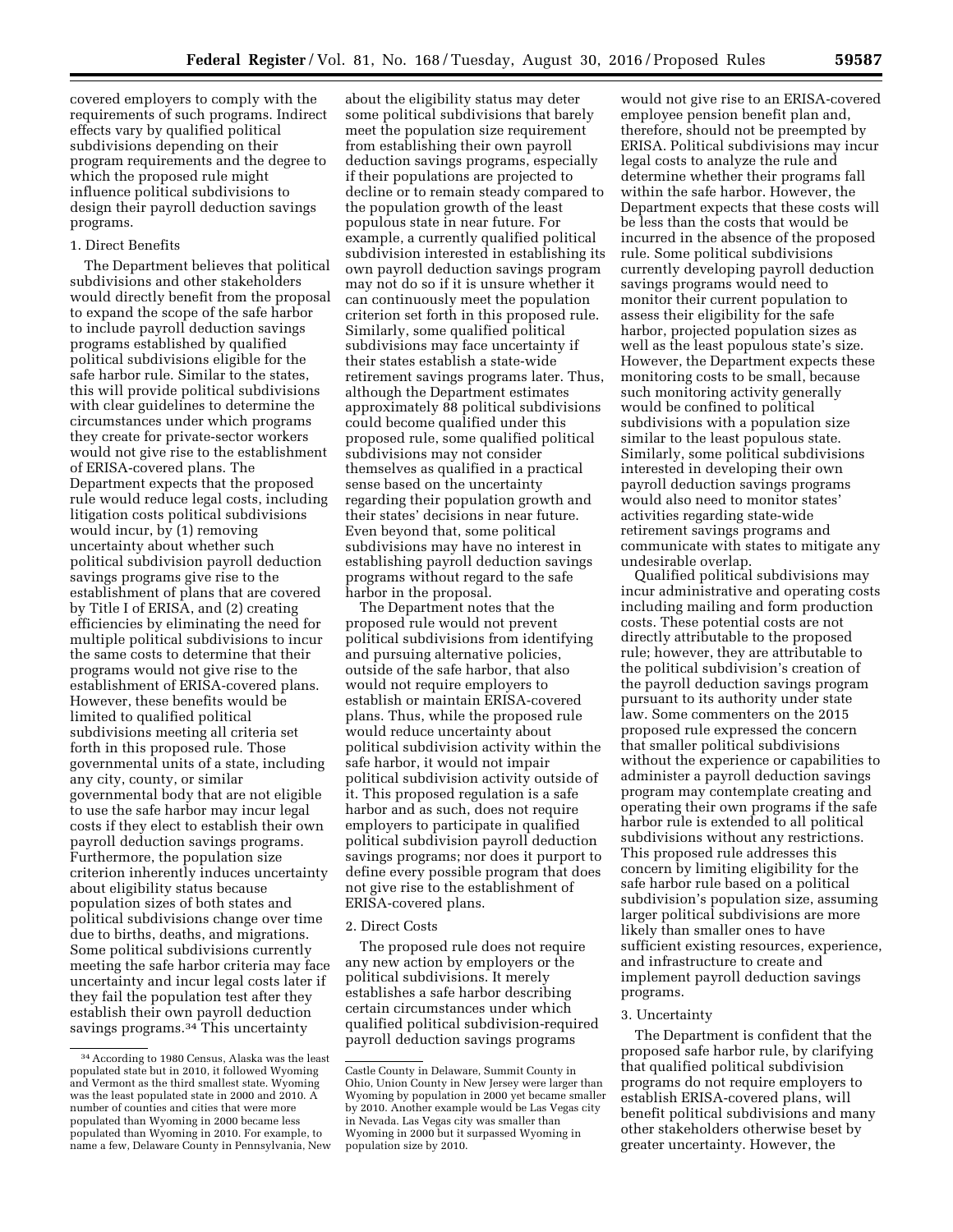Department is unsure as to the magnitude of the benefits, costs and transfer impacts of these programs, because they will depend on the qualified political subdivisions' independent decisions on whether and how best to take advantage of the safe harbor and on the cost that otherwise would have been attached to uncertainty about the legal status of the qualified political subdivisions' actions. The Department is also unsure of (1) the proposed rule's effects on political subdivisions that do not meet the safe harbor criteria, (2) whether any of these ineligible political subdivisions are currently developing their own payroll deduction savings programs, and (3) the extent to which ineligible political subdivisions would be discouraged from designing and implementing payroll deduction savings programs. The Department cannot predict what actions political subdivisions will take, stakeholders' propensity to challenge such actions' legal status, either absent or pursuant to the proposed rule, or courts' resultant decisions.

4. Indirect Effects: Impact of Qualified Political Subdivision Payroll Deduction Savings Programs

As discussed above, the impact of qualified political subdivision payroll deduction savings programs is directly attributable to the qualified political subdivision legislation that creates such programs. As discussed below, however, under certain circumstances, these effects could be indirectly attributable to the proposed rule. For example, it is conceivable that more qualified political subdivisions could create payroll deduction savings programs due to the clear guidelines provided in the proposed rule and the reduced risk of an ERISA preemption challenge, and therefore, the increased prevalence of such programs would be indirectly attributable to the proposed rule. However, such an increase would be bounded by the eligibility restrictions for political subdivisions. If this issue were ultimately resolved in the courts, the courts could make a different preemption decision in the rule's presence than in its absence. Furthermore, even if a potential court decision would be the same with or without the rulemaking, the potential reduction in political subdivisions' uncertainty-related costs could induce more political subdivisions to pursue these workplace savings initiatives. An additional possibility is that the rule would not change the prevalence of political subdivision payroll deduction savings programs, but would accelerate the implementation of programs that

would exist anyway. With any of these possibilities, there would be benefits, costs and transfer impacts that are indirectly attributable to this rule, via the increased or accelerated creation of political subdivision-level payroll deduction savings programs.

The possibility exists that the proposed rule could result in an acceleration or deceleration of payroll deduction programs at the state level depending on the circumstances. For example, if multiple cities in a state set up robust, successful payroll deduction savings programs, a state that might otherwise create its own program could conclude a state-wide program no longer is necessary. On the other hand, states could feel pressure to create a state-wide program if a city in the state does so in order to provide retirement income security for all of its citizens. However, problems could arise if the state and city programs overlap. Therefore, in Section III above, the Department solicits comments regarding whether the final regulation should clarify the status of a payroll deduction savings program of a qualified political subdivision when the state in which the subdivision is located establishes a state-wide retirement savings program after the qualified political subdivision establishes and operates its program. As discussed in the comment solicitation, the Department expects that in this circumstance, states would take into account the nature and existence of the qualified political subdivision's program and act in a measured and calculated way to ensure undesirable overlaps are eliminated.

Qualified political subdivisions that elect to establish payroll deduction savings programs pursuant to the safe harbor would incur administrative and operating costs, which can be substantial especially in the beginning years until the payroll deduction savings programs become selfsustaining. In addition, in order to avoid conflicts and confusion, qualified political subdivisions may incur costs to coordinate with other subdivisions, particularly those with overlapping boundaries.35 However, these costs should offset compliance costs affected employers in the political subdivision would otherwise incur in the absence of communication and coordination.

The Department acknowledges the possibility that conflicting programs could be created in overlapping qualified political subdivisions when their programs are not coordinated in states without state-wide retirement savings program. Therefore, in order to obtain information that may help evaluate approaches to mitigate overlap across political subdivision, the Department solicits comments in Section III above regarding whether paragraph (h)(4)(iii) of the proposed rule should be expanded to, for example, preclude a city that is located within a county from being considered a qualified political subdivision if the county has established a county-wide payroll deduction savings program.

Employers may incur costs to update their payroll systems to transmit payroll deductions to the political subdivision or its agent, develop recordkeeping systems to document their collection and remittance of payments under the payroll deduction savings program, and provide information to employees regarding the political subdivision programs. As with political subdivisions' operational and administrative costs, some portion of these employer costs would be indirectly attributable to the rule if more political subdivision payroll deduction savings programs are implemented in the rule's presence than would be in its absence. Because the proposed rule narrows the number of political subdivisions that are eligible for the safe harbor rule, the aggregate costs imposed on employers would be limited. Moreover, in order to satisfy the safe harbor, most associated costs for employers would be nominal because the roles of employers are limited to ministerial functions such as withholding the required contribution from employees' wages, remitting contributions to the political subdivision program and providing information about the program to employees. However, these costs would be incurred disproportionately by small employers and start-up companies, which tend to be least likely to offer pensions. According to one survey, about 60% of small employers do not use a payroll service.<sup>36</sup> These small

<sup>35</sup>For example, Harris County and City of Houston in Texas both would be eligible for the safe harbor and could create and operate their own savings programs. In this scenario, it would be ideal for the political subdivisions to coordinate and communicate with each other in developing and implementing savings programs to avoid conflicting rules and confusion for employers.

<sup>36</sup>National Small Business Association, April 11, 2013, ''2013 Small Business Taxation Survey.'' This survey says 23% of small employers who handle payroll taxes internally have no employees. Therefore, only about 46%, not 60%, of small employers would be in fact affected by political subdivisions' payroll deduction savings programs, based on this survey. The survey does not include small employers that use payroll software or on-line payroll programs, which provide a cost effective means for such employers to comply with payroll deduction savings programs.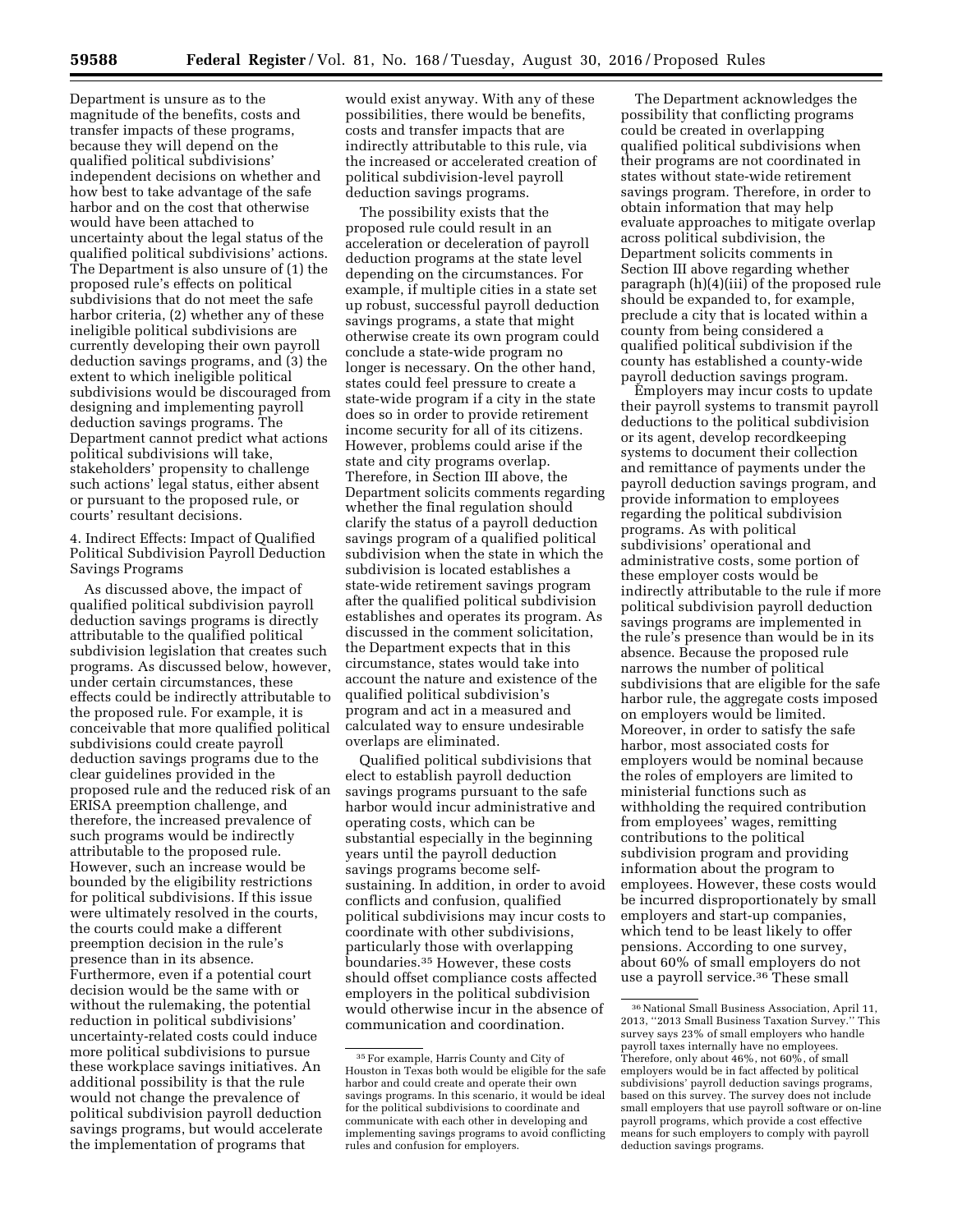employers may incur additional costs to use external payroll companies to comply with their political

subdivisions' programs. However, some small employers may decide to use a payroll service to withhold and remit payroll taxes independent of their political subdivisions' program requirement. Therefore, the extent to which these costs can be attributable to political subdivisions' programs could be smaller than what some might estimate. Moreover such costs could be mitigated if political subdivisions exempt the smallest companies from their payroll deduction savings programs as some states do. The Department welcomes comments regarding this assessment.

Employers, particularly those operating in multiple political subdivisions, may face potentially increased costs to comply with several political subdivision payroll deduction savings programs. This can be more challenging for employers if they operate in political subdivisions where not all subdivisions have their own payroll deduction savings programs and/or where some subdivisions' programs conflict with others. The Department acknowledges the heightened complexity caused by political subdivisions' payroll deduction savings programs and challenges faced by employers. However, the employers operating across several political subdivision borders may have ERISA-covered plans in place for their employees. Thus, there may be no cost burden associated with complying with multiple political subdivision payroll deduction savings programs because employers that sponsor plans might be exempt from those programs. Furthermore, in order to satisfy the proposed safe harbor rule, the role of employers would be limited to ministerial functions such as timely transmitting payroll deductions, which implies that the increase in cost burden is further likely to be restricted. By limiting the eligibility to political subdivisions in states without statewide retirement savings programs, this proposed rule addresses the concerns raised by several commenters about the possibility that a political subdivision's program may conflict with its state's retirement savings program.

The Department believes that welldesigned political subdivision-level payroll deduction savings programs have the potential to effectively reduce gaps in retirement security. Relevant variables such as pension coverage,

labor market conditions,<sup>37</sup> population demographics, and elderly poverty, vary widely across the political subdivisions, suggesting a potential opportunity for progress at the political subdivision level. Many workers throughout these political subdivisions currently may save less than would be optimal due to (1) behavioral biases (such as myopia or inertia), (2) labor market conditions that prevent them from accessing plans at work, or (3) their employers failure to offer retirement plans.38 Some research suggests that automatic contribution policies are effective in increasing retirement savings and wealth in general by overcoming behavioral biases or inertia.39 Well-designed political subdivisions' payroll deduction savings programs could help many savers who otherwise might not be saving enough or at all to begin to save earlier than they might have otherwise. Such workers will have traded some consumption today for more in retirement, potentially reaping net gains in overall lifetime well-being. Their additional savings may also reduce fiscal pressure on publicly financed retirement programs and other public assistance programs, such as the Supplemental Nutritional Assistance Program, that support lowincome Americans, including older Americans.

The Department believes that welldesigned political subdivision payroll deduction savings programs can achieve their intended, positive effects of fostering retirement security. However, the potential benefits—primarily increases in retirement savings—might be somewhat limited, because the proposed safe harbor does not allow employer contributions to political subdivisions' payroll deduction savings programs. Additionally, the initiatives might have some unintended consequences. Those workers least equipped to make good retirement savings decisions arguably stand to

39*See* Chetty, Friedman, Leth-Petresen, Nielsen & Olsen, ''Active vs. Passive Decisions and Crowd-out in Retirement Savings Accounts: Evidence from Denmark,'' 129 Quarterly Journal of Economics 1141–1219 (2014). *See also* Madrian and Shea, ''The Power of Suggestion: Inertia in 401(k) Participation and Savings Behavior,'' 116 Quarterly Journal of Economics 1149–1187 (2001).

benefit most from these programs, but also arguably could be at greater risk of suffering adverse unintended effects. Workers who would not benefit from increased retirement savings could opt out, but some might fail to do so. Such workers might increase their savings too much, unduly sacrificing current economic needs. Consequently, they might be more likely to cash out early and suffer tax losses (unless they receive a non-taxable Roth IRA distribution), and/or to take on more expensive debt to pay necessary bills. Similarly, political subdivisions' payroll deduction savings programs directed at workers who do not currently participate in workplace savings arrangements may be imperfectly targeted to address gaps in retirement security. For example, some college students might be better advised to take less in student loans rather than open an IRA and some young families might do well to save more first for their children's education and later for their own retirement. In general, workers without retirement plan coverage tend to be younger, lower-income or less attached to the workforce, thus these workers may be financially stressed or have other savings goals. Because only large political subdivisions can create and implement programs under the proposed rule, these demographic characteristics can be more pronounced assuming large political subdivisions tend to have more diverse workforces.40 If so, then the benefits of political subdivisions' payroll deduction savings programs could be further limited and in some cases potentially harmful for certain workers. Although these might be valid concerns, political subdivisions are responsible for designing effective programs that minimize these types of harm and maximize benefits to participants.

There is another concern that political subdivision initiatives may ''crowd-out'' ERISA-covered plans. The proposed rule may inadvertently encourage employers operating in multiple political subdivisions to switch from ERISA-covered plans to political subdivision payroll deduction savings programs in order to reduce costs especially if they are required to cover employees currently ineligible to participate in ERISA-covered plans under political subdivision programs. This proposed rule makes clear that political subdivision programs directed toward employers that do not offer other retirement plans fall within this proposed safe harbor rule. However,

<sup>37</sup>*See, e.g.,* U.S. Bureau of Labor Statistics, ''Metropolitan Area Employment and Unemployment—May 2016,'' USDL–16–1291 (June 29, 2016).

<sup>38</sup>According to the National Compensation Survey, March 2016, only 66% of private-sector workers have access to retirement benefits including Defined Benefit and Defined Contribution plans—at work. According to the comment letter submitted by the Public Advocate for the City of New York, only 41 percent of individuals working in the private sector within the five boroughs of New York City have access to retirement savings plans at work.

<sup>40</sup>*See e.g.,* Comment Letter #57 (Public Advocate for the City of New York).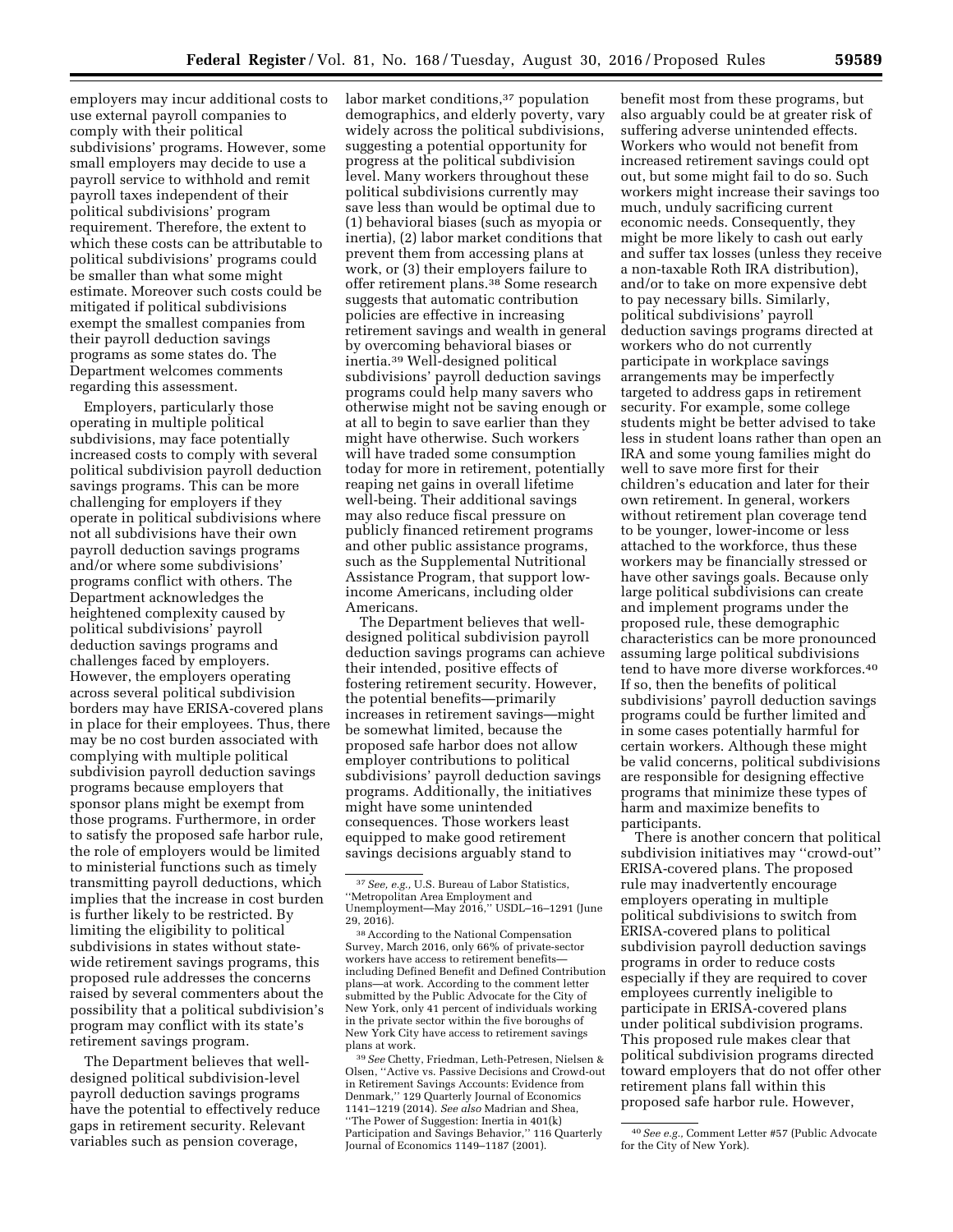employers that wish to provide retirement benefits are likely to find that ERISA-covered programs, such as 401(k) plans, have advantages for them and their employees over participation in political subdivision programs. Potential advantages include significantly higher limits on taxfavored contributions, greater flexibility in plan selection and design, opportunity for employers to contribute, ERISA protections, and larger positive recruitment and retention effects. Therefore it seems unlikely that political subdivision initiatives will ''crowd-out'' many ERISA-covered plans, although, if they do, some workers might lose ERISA-protected benefits that could have been more generous and more secure than political subdivision-based (IRA) benefits if political subdivisions do not adopt consumer protections similar to those Congress provided under ERISA.

There is also the possibility that some workers who would otherwise have saved more might reduce their savings to the low, default levels associated with some political subdivision programs. Political subdivisions can address this concern by incorporating into their programs participant education or ''auto-escalation'' features that increase default contribution rates over time and/or as pay increases. There also is a concern that political subdivisions' programs would in general provide participants with less consumer protection than ERISAcovered plans. However, this concern can be addressed by political subdivisions designing their programs with sufficient participant protections.

# *D. Regulatory Alternatives*

As discussed in Section II of this preamble, the Department was presented with and considered two divergent alternatives in determining which political subdivisions would be qualified to use the safe harbor.

Under the first and broadest alternative, the safe harbor could be made available to any political subdivision in the U.S. with the authority to require employers to participate in payroll deduction programs. According to U.S. Census Bureau data, tens of thousands of political subdivisions would qualify under this approach.41 While this alternative potentially could result in

providing access to payroll deduction savings programs to the most workers in a state, the Department did not adopt this alternative because it could cause administrative complexity for employers operating in a state (or states) with multiple political subdivisions due to overlapping programs of political subdivisions. Moreover, the vast majority of political subdivisions are relatively small in terms of population (83% have populations of less than 10,000 people), and the Department is sensitive to the issue of whether smaller political subdivisions have the ability, experience, and resources to oversee payroll deduction savings programs and safeguard employee contributions to such programs.<sup>42</sup>

By contrast, the narrower approach the Department considered and adopted in the proposal would reduce the number of potentially qualified political subdivisions by applying the criteria set forth in paragraphs (h)(4)(i) through(iii) of the proposal. This approach should reduce administrative burden and complexity on employers and protect workers by ensuring that payroll deduction savings programs would be established and operated by larger political subdivisions. The consequence of this approach may be that fewer employees will be automatically enrolled in payroll deduction savings programs of political subdivisions, but the Department found this to be the preferred alternative, because it balances two very important policy goals of advancing secure coverage and savings opportunities for workers whose employers do not offer workplace savings programs while reducing burdens on employers. Comments are solicited on this analysis.

#### *E. Paperwork Reduction Act*

As part of its continuing effort to reduce paperwork and respondent burden, the Department of Labor conducts a preclearance consultation program to provide the general public and Federal agencies with an opportunity to comment on proposed and continuing collections of information in accordance with the Paperwork Reduction Act of 1995 (PRA) (44 U.S.C. 3506(c)(2)(A)). This helps to ensure that the public understands the Department's collection instructions, respondents can provide the requested data in the desired format, reporting burden (time and financial resources) is

minimized, collection instruments are clearly understood, and the Department can properly assess the impact of collection requirements on respondents.

The Department has determined this proposed rule is not subject to the requirements of the PRA, because it does not contain a ''collection of information'' as defined in 44 U.S.C. 3502(3). The rule does not require any action by or impose any requirements on employers or the states. It merely clarifies that certain political subdivision payroll deduction savings programs that encourage retirement savings would not result in the creation of employee benefit plans covered by Title I of ERISA.

Moreover, the PRA definition of ''burden'' excludes time, effort, and financial resources necessary to comply with a collection of information that would be incurred by respondents in the normal course of their activities. *See*  5 CFR 1320.3(b)(2). The definition of ''burden'' also excludes burdens imposed by a state, local, or tribal government independent of a Federal requirement. *See* 5 CFR 1320.3(b)(3). The proposed rule imposes no burden on employers, because political subdivisions customarily include notice and recordkeeping requirements when enacting their payroll deduction savings programs. Thus, employers participating in such programs are responding to political subdivision, not Federal, requirements.

Although the Department has determined that the proposed rule does not contain a collection of information, when rules contain information collections the Department invites comments that:

• Evaluate whether the collection of information is necessary for the proper performance of the functions of the agency, including whether the information will have practical utility;

• Evaluate the burden of the collection of information, including the validity of the methodology and assumptions used;

• Enhance the quality, utility, and clarity of the information to be collected; and

• Minimize the burden of the collection of information on those who are to respond, including through the use of appropriate automated, electronic, mechanical, or other technological collection techniques or other forms of information technology, *e.g.,* permitting electronic submission of responses.

In addition to having an opportunity to file comments with the Department, comments may also be sent to the Office of Information and Regulatory Affairs,

<sup>41</sup>The U.S. Census Bureau's count for 2012 (the most recent data available). The U.S. Census Bureau produces data every 5 years as a part of the Census of Governments in years ending in ''2'' and ''7.'' *See*  U.S. Census Bureau, Government Organization Summary Report: 2012 Census of Governments (*<http://www.census.gov/govs/cog/index.html>*).

<sup>42</sup>U.S. Census Bureau, County Governments by Population-Size Group and State: 2012 Census of Governments; U.S. Census Bureau; Subcounty Governments by Population-Size Group and State: 2012 Census of Governments (*[http://](http://www.census.gov/govs/cog/index.html) [www.census.gov/govs/cog/index.html](http://www.census.gov/govs/cog/index.html)*).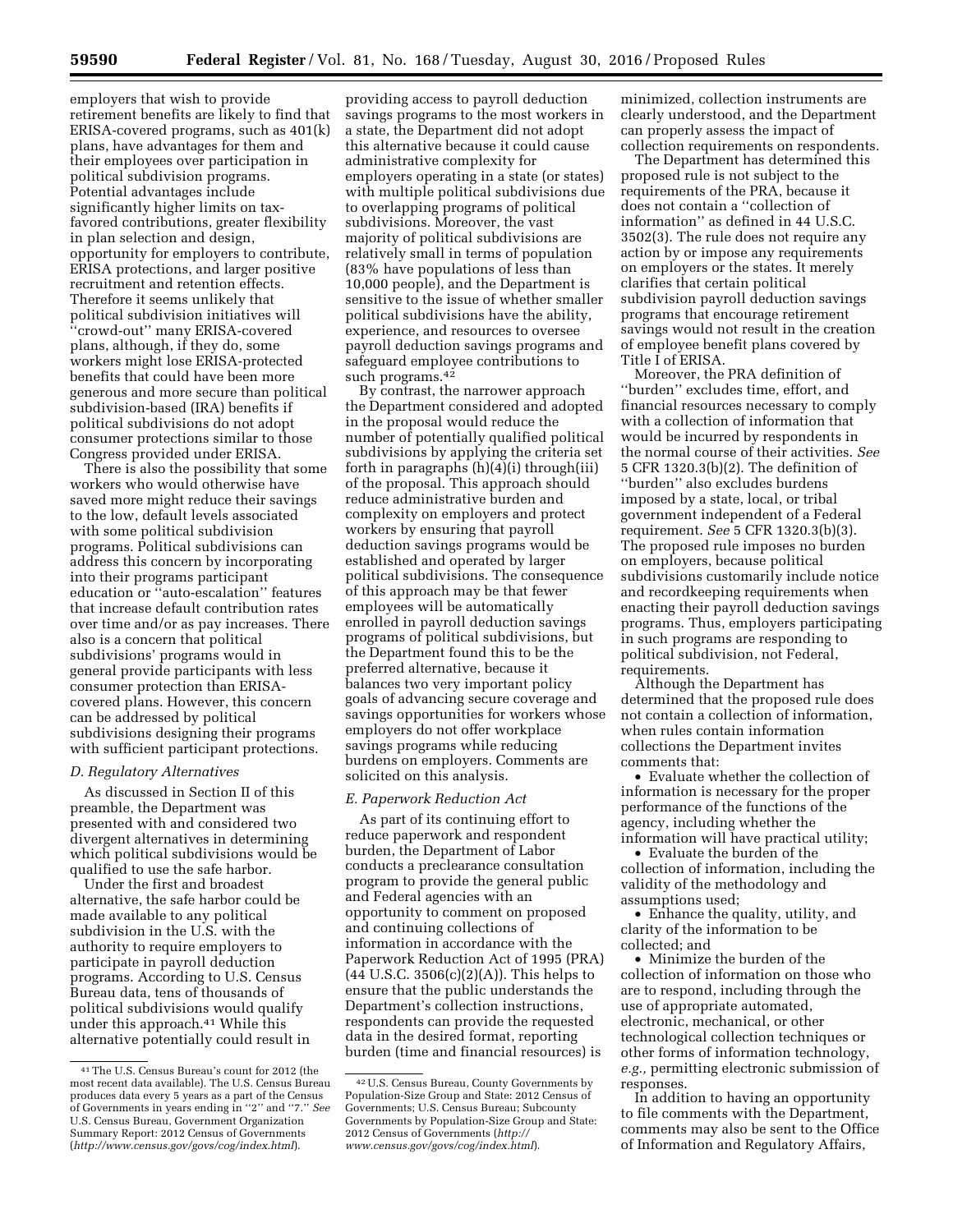Office of Management and Budget, Room 10235, New Executive Office Building, Washington, DC 20503; Attention: Desk Officer for the Employee Benefits Security Administration. OMB requests that comments be received within 30 days of publication of the proposed rule to ensure their consideration.

# *F. Regulatory Flexibility Act*

The Regulatory Flexibility Act (5 U.S.C. 601 *et seq.*) (RFA) imposes certain requirements with respect to Federal rules that are subject to the notice and comment requirements of section 553(b) of the Administrative Procedure Act (5 U.S.C. 551 *et seq.*) and which are likely to have a significant economic impact on a substantial number of small entities. Unless an agency certifies that a rule will not have a significant economic impact on a substantial number of small entities, section 603 of the RFA requires the agency to present an initial regulatory flexibility analysis at the time of the publication of the notice of proposed rulemaking describing the impact of the rule on small entities. Small entities include small businesses, organizations and governmental jurisdictions.

The proposed rule merely establishes a new safe harbor describing circumstances in which payroll deduction savings programs established and maintained by political subdivisions would not give rise to ERISA-covered employee pension benefit plans. Therefore, the proposed rule imposes no requirements or costs on small employers, and the Department believes that it will not have a significant economic impact on a substantial number of small entities. Accordingly, pursuant to section 605(b) of the RFA, the Assistant Secretary of the Employee Benefits Security Administration hereby certifies that the proposed rule will not have a significant economic impact on a substantial number of small entities.

#### *G. Unfunded Mandates Reform Act*

For purposes of the Unfunded Mandates Reform Act of 1995 (2 U.S.C. 1501 *et seq.*), as well as Executive Order 12875, this proposed rule does not include any federal mandate that may result in expenditures by state, local, or tribal governments, or the private sector, which may impose an annual burden of \$100 million as adjusted for inflation.

### *H. Congressional Review Act*

The proposed rule is subject to the Congressional Review Act provisions of the Small Business Regulatory Enforcement Fairness Act of 1996 (5

U.S.C. 801 *et seq.*) and will be transmitted to Congress and the Comptroller General for review. The proposed rule is not a ''major rule'' as that term is defined in 5 U.S.C. 804, because it is not likely to result in (1) an annual effect on the economy of \$100 million or more; (2) a major increase in costs or prices for consumers, individual industries, or Federal, State, or local government agencies, or geographic regions; or (3) significant adverse effects on competition, employment, investment, productivity, innovation, or on the ability of United States-based enterprises to compete with foreign- based enterprises in domestic and export markets.

### *I. Federalism Statement*

Executive Order 13132 outlines fundamental principles of federalism. It also requires adherence to specific criteria by federal agencies in formulating and implementing policies that have ''substantial direct effects'' on the states, the relationship between the national government and states, or on the distribution of power and responsibilities among the various levels of government. Federal agencies promulgating regulations that have these federalism implications must consult with state and local officials, and describe the extent of their consultation and the nature of the concerns of state and local officials in the preamble to the final regulation.

In the Department's view, the proposed regulations, by clarifying that certain workplace savings arrangements under consideration or adopted by certain political subdivisions will not result in creation of employee benefit plans under ERISA, would provide more latitude and certainty to political subdivisions and employers regarding the treatment of such arrangements under ERISA. The Department will affirmatively engage in outreach with officials of states, political subdivisions, and with employers and other stakeholders, regarding the proposed rule and seek their input on the proposed rule and any federalism implications that they believe may be presented by it.

## **List of Subjects in 29 CFR Part 2510**

Accounting, Employee benefit plans, Employee Retirement Income Security Act, Pensions, Reporting, Coverage.

For the reasons stated in the preamble, the Department of Labor proposes to amend 29 CFR part 2510 as set forth below:

# **PART 2510—DEFINITION OF TERMS USED IN SUBCHAPTERS C, D, E, F, G, AND L OF THIS CHAPTER**

■ 1. The authority citation for part 2510 is revised to read as follows:

**Authority:** 29 U.S.C. 1002(2), 1002(21), 1002(37), 1002(38), 1002(40), 1031, and 1135; Secretary of Labor's Order No. 1–2011, 77 FR 1088 (Jan. 9, 2012); Sec. 2510.3–101 also issued under sec. 102 of Reorganization Plan No. 4 of 1978, 5 U.S.C. App. at 237 (2012), E.O. 12108, 44 FR 1065 (Jan. 3, 1979) and 29 U.S.C. 1135 note. Sec. 2510.3–38 is also issued under sec. 1, Pub. L. 105–72, 111 Stat. 1457 (1997).

■ 2. Revise § 2510.3–2(h) to read as follows:

\* \* \* \* \*

# **§ 2510.3–2 Employee pension benefit plan.**

(h) *Certain governmental payroll deduction savings programs.* (1) For purposes of title I of the Act and this chapter, the terms ''employee pension benefit plan'' and ''pension plan'' shall not include an individual retirement plan (as defined in 26 U.S.C. 7701(a)(37)) established and maintained pursuant to a payroll deduction savings program of a State or qualified political subdivision of a State, provided that:

(i) The program is specifically established pursuant to State or qualified political subdivision law;

(ii) The program is implemented and administered by the State or qualified political subdivision establishing the program (or by a governmental agency or instrumentality of either), which is responsible for investing the employee savings or for selecting investment alternatives for employees to choose;

(iii) The State or qualified political subdivision (or governmental agency or instrumentality of either) assumes responsibility for the security of payroll deductions and employee savings;

(iv) The State or qualified political subdivision (or governmental agency or instrumentality of either) adopts measures to ensure that employees are notified of their rights under the program, and creates a mechanism for enforcement of those rights;

(v) Participation in the program is voluntary for employees;

(vi) All rights of the employee, former employee, or beneficiary under the program are enforceable only by the employee, former employee, or beneficiary, an authorized representative of such a person, or by the State or qualified political subdivision (or governmental agency or instrumentality of either);

(vii) The involvement of the employer is limited to the following: